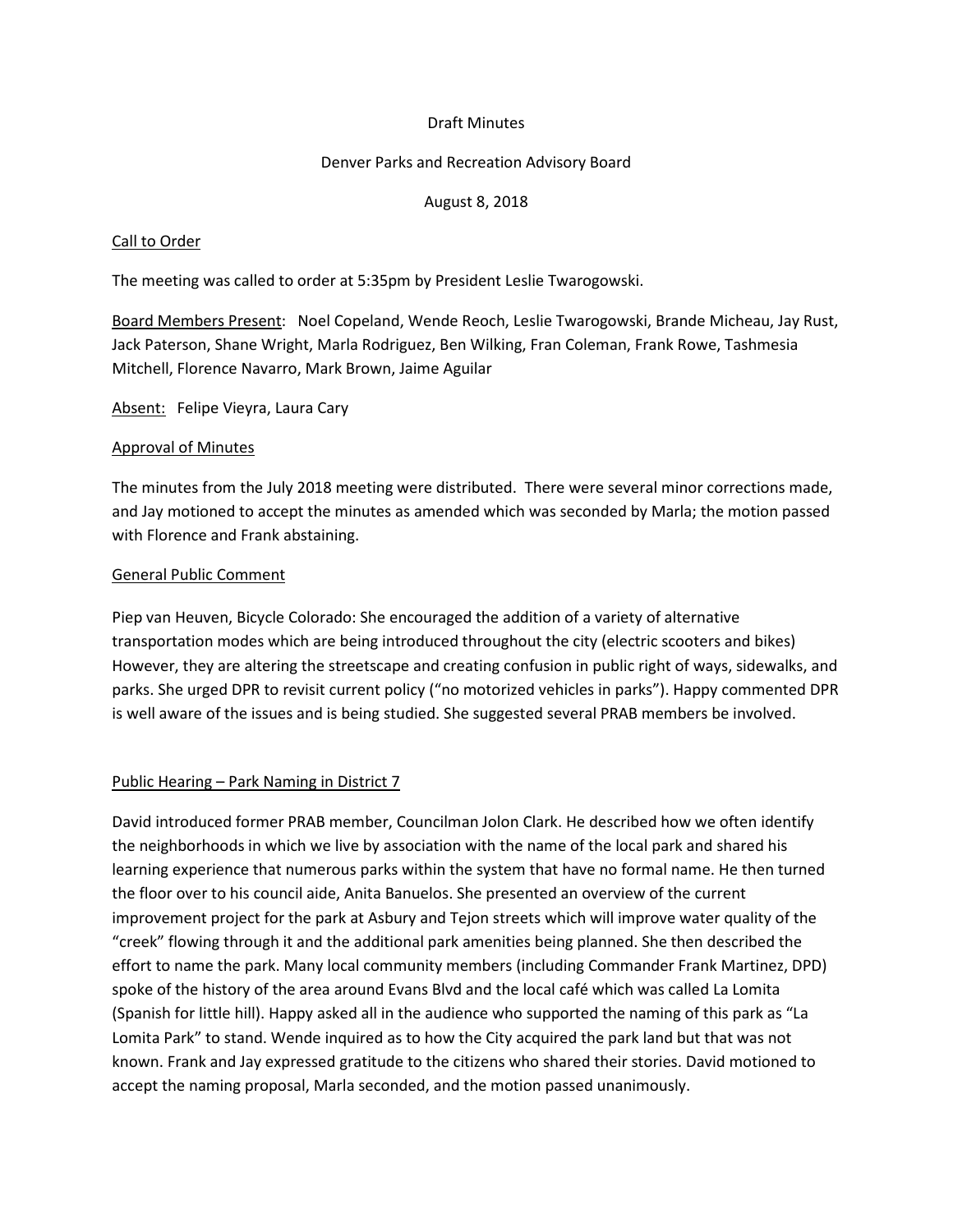#### Public Hearing –Athletic Permit Policy

Rob Sigmon, Movedon Soccer League: Rob spoke of the difficulty to permit adult soccer programs. He praised the advancements due to the automated permit process but wanted more space for adult programs. The fields they currently use Eisenhower and Hampton Heights Parks are ill-suited for soccer. Several members questioned about the league and the facilities.

Tyler Orzak, Coerver Colorado: The auction-based system is making it difficult for his programming due to continued movement from one field to another each season, affecting continuity of youth programs.

Scott Peterson, Jets Lacrosse: He stated he is ok with the historical priority process. They rely on DPS fields for programs. He would like to see the citation which is issued for not using a field (which a permit is issued for) altered and would like to see different organizations be "linked" such that better informal coordination of field use is utilized.

Kris Wilson added that Park Rangers "police" un-used fields and report back. Organizations can turn the permit back in within 3 days if it won't be used. Happy reminded everyone that the number one complaint is over permitting; she stated there are plenty of fields available though not always the most geographically desirable ones. She also indicated that City programs are also under the same rules as the public. Further, DPR prioritizes youth programs, but DPR is open to a dialogue. Maintenance Dept will address issues regarding poor conditions. Fred added that chronic misuse partly stems from the affordability of our fields. He also cited the example of rainout re-permitting. Mark Brown asked how DPR field fees compare to other local municipalities. Fran asked about how over permitting is monitored. Fred replied that in the 3 years the policy has been in place, complaints about unused permitted fields are way down. Rangers are sent to monitor activity when reports are received. Happy added that many groups have since complied and agreed complaints have decreased substantially. Marla asked about policy addressing rainouts; Fred replied they are typically on a one-week cycle. Kris continued: all fields are now designated. Adult fields are structured for establishing historical priority, just a matter of assigning and finding fields. Leslie inquired whether field use is changeable; Kris replied multiuse field designations address that; DPR does try to adjust for seasonal sports. Fred added that some fields are taken off-line for turf restoration as needed. Mark asked how adult programs lost historical priority. (they haven't changed). Frank asked which sports use fields the most (soccer, about 80% of field use). Leslie asked how informal communication can be arranged; Kris alluded to too many "deals" were going on so they put an end to it. It's better to return unused fields to inventory, more equitable in the end. Marla asked about fee structure and it was agreed we will soon have a fuller discussion on that. David commented that DPR has done a good job in balancing user needs, has participated in discussions personally and seen the sensitivity which DPR has used, and felt like that the policy update will always be a fluid process which will require future amendments. Happy added that Maintenance is involved in decision making process. Leslie asked Flo about the impact to GAMEPLAN; she and Happy reiterated it's all about meeting increased demands throughout the city. Leslie asked if there are opportunities to build out undeveloped space; Fred and Happy discussed the concept of balancing open space and athletic field needs. Kris suggested the "easiest" way to alleviate overuse is to build four mega-facilities with synthetic turf, to which Fred replied such fields cost about \$1M each and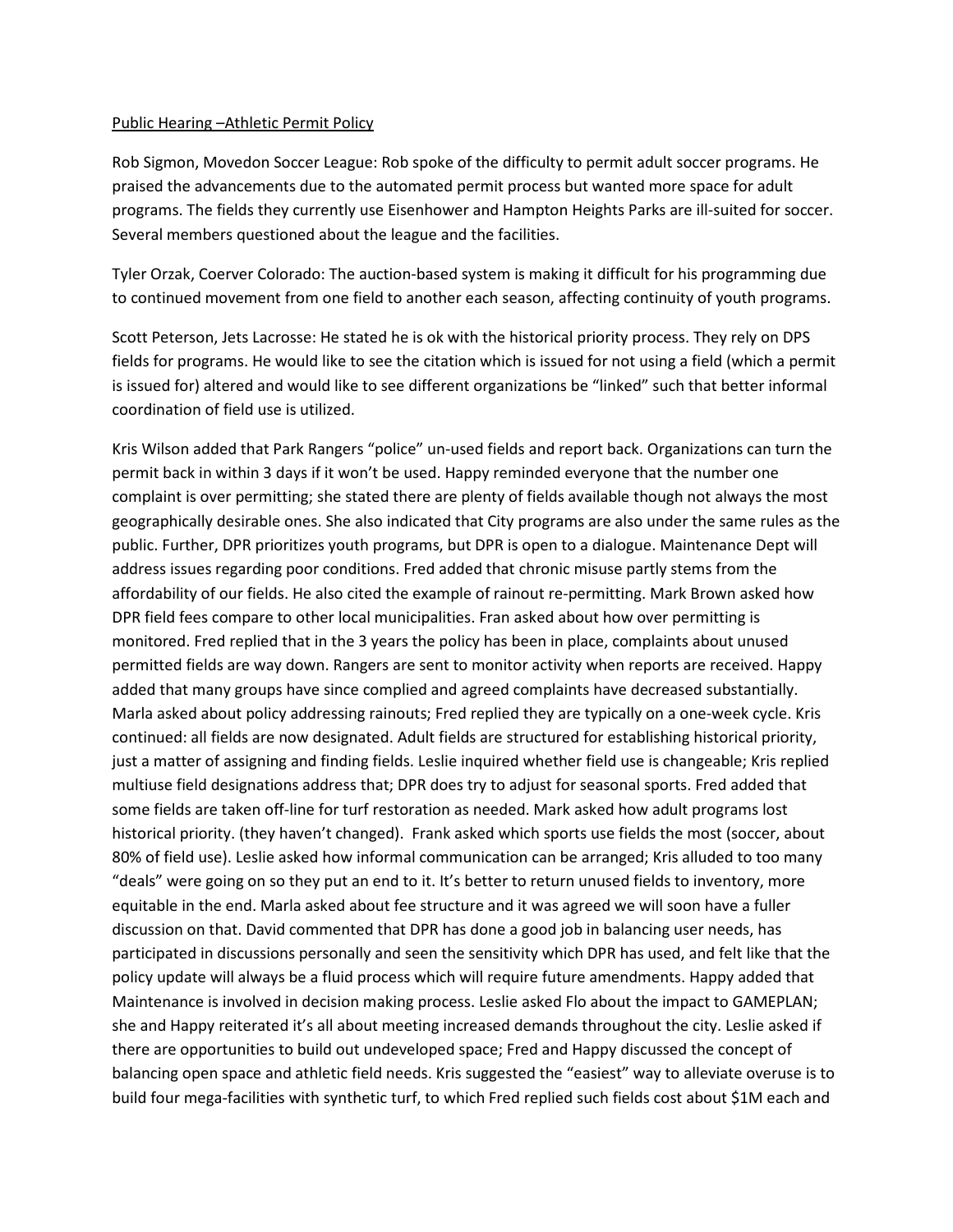have about a 10yr lifespan. Leslie inquired about having conversations of repurposing golf courses; apparently it's been discussed but again it's a balancing act.

Fran motioned to accept the updated athletic permit policy; Wende seconded. Motion passed with Shane and Florence abstaining.

# New PRAB members

The two newest members had a chance to introduce themselves, their backgrounds, their interests. They are:

District 11: Mark Borwn.

District 3: Jaime Aguilar.

(It was not stated at the meeting but Marcus Pachner has resigned. We wish him well.)

## Committee Reports

David/Oversight Committee, Overland Music Festival: A meeting will be held on Aug 21<sup>st</sup> to review responsibilities and procedures associated with GranDoozy.

Jay/Designations: A strip of land adjacent to City Park G.C. will be incorporated in the park system.

Frank/City Park Redesign: A meeting will be held Aug  $16<sup>th</sup>$  to show the details of the clubhouse final design and update storm water detention progress.

Executive Director's Report (Happy Haynes, with Laura Morales, Jaye Amoako, Fred Weiss, Kris Wilson)

Happy introduced Jay Morocco who will manage department wide initiatives. All 4 parts of DenveRight have been released to the public in complete draft form. GAMEPLAN highlights include the goal of a park within a 10-minute walk city wide, redefining "parkland", and acknowledging the challenges adapting park development and maintain in consideration of ongoing climate changes. The Globeville Rec Center will re-open in early September; the operator will have a 4-year agreement with the City. DPR is taking over operations and maintenance of the Johnson Rec Center and is still seeking partners for programming. An open house is scheduled for Sept  $15<sup>th</sup>$ . DPR has begun a technical update to the Dog Park Master Plan. It will include for planning new facilities, examining typologies, encouraging community planning and volunteer involvement. It's hoped to be completed by year end. An online survey is now open. Happy indicated that some re-seeding of areas within City Park Golf Course is underway. There will be a celebration of DPR's oldest (150 year old) park (Curtis-Mestizo Park) on Aug  $11<sup>th</sup>$ . The current 39<sup>th</sup> Ave Channel Project will begin a citizen led formal naming process.

# Other Board Announcements

Florence expressed dissatisfaction in not finding information about handicap access to the Levitt Pavilion events through their website. But she reported a great experience at a recent show there. Leslie reported that IF the current proposal to increase sales and use tax for park needs is approved in